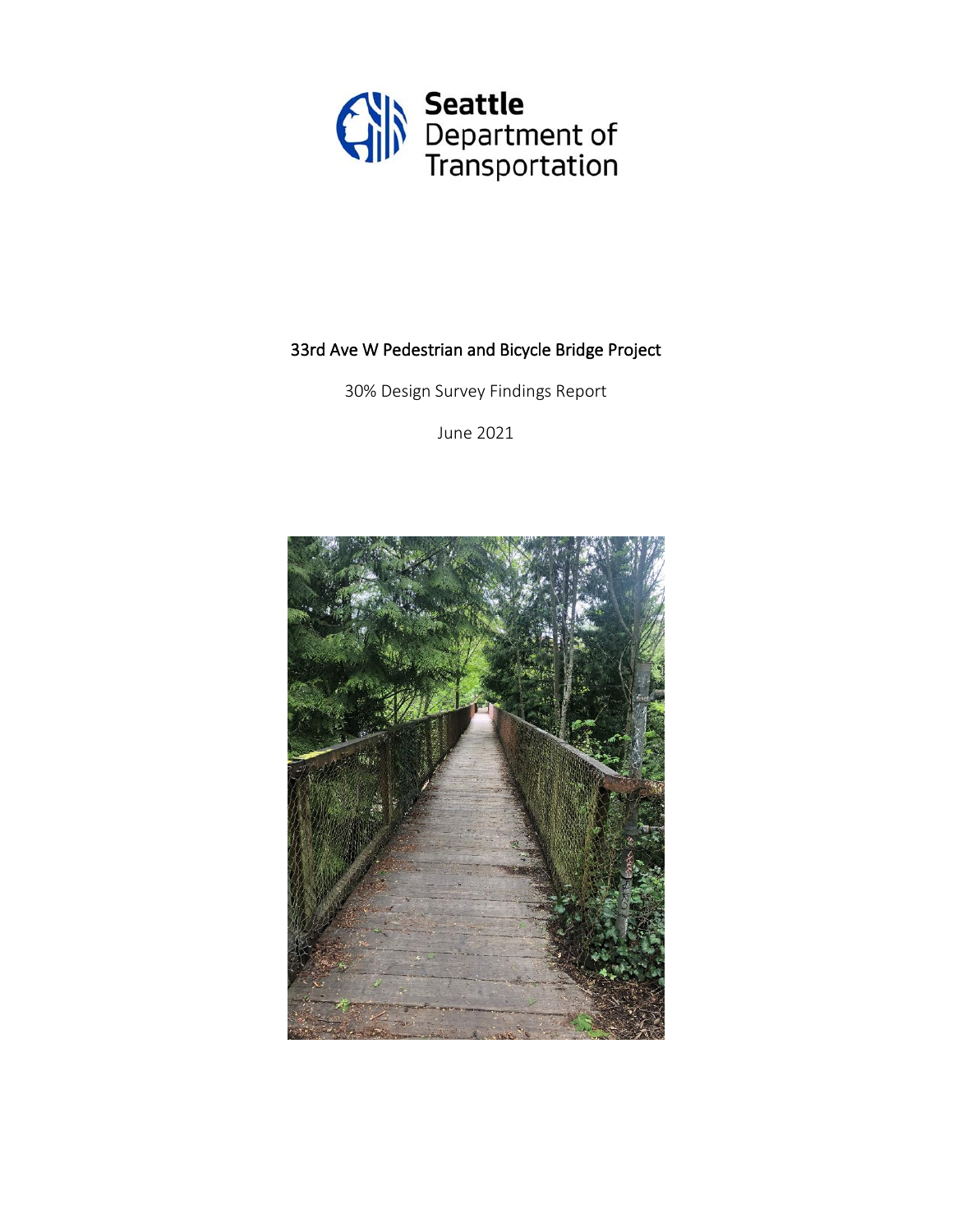#### Project overview

The Seattle Department of Transportation (SDOT) is evaluating options to rehabilitate or replace the 33rd Ave W Pedestrian and Bicycle Bridge in Magnolia. While still safe to use, the bridge is showing signs of deterioration and is near the end of its useful life. This timber bridge connects people walking and biking across an active railroad corridor to Commodore Park and the Ballard Locks area.

We're expecting to reach the 30% design milestone by mid-July. The project team developed 3 design alternatives and prepared a survey to gather feedback from the community. The alternatives include rehabilitation of the existing bridge, replacement of the existing bridge with the same alignment, and replacement of the existing bridge with a new, angled alignment. Detailed in this report are the results of the survey.



## Survey findings

The 412 respondents' feedback is sorted into key themes below.

## **Overview**

- Frequency of use: Daily (9%), weekly (28%), monthly (36%), other (27%)
- Method of transportation (please check all that apply): Biking or other wheeled devices (268), walking (270), other (28)

Respondents were asked to rank what was most important to them regarding rehabilitation and replacement options. Considerations, listed in order of importance, were:

- Safety
- Environmental impacts
- Longevity of bridge structure
- Americans with Disabilities Act (ADA) compliance
- Budget and cost
- Bridge maintenance
- Length of construction
- Noise, dust, detours, and other construction impacts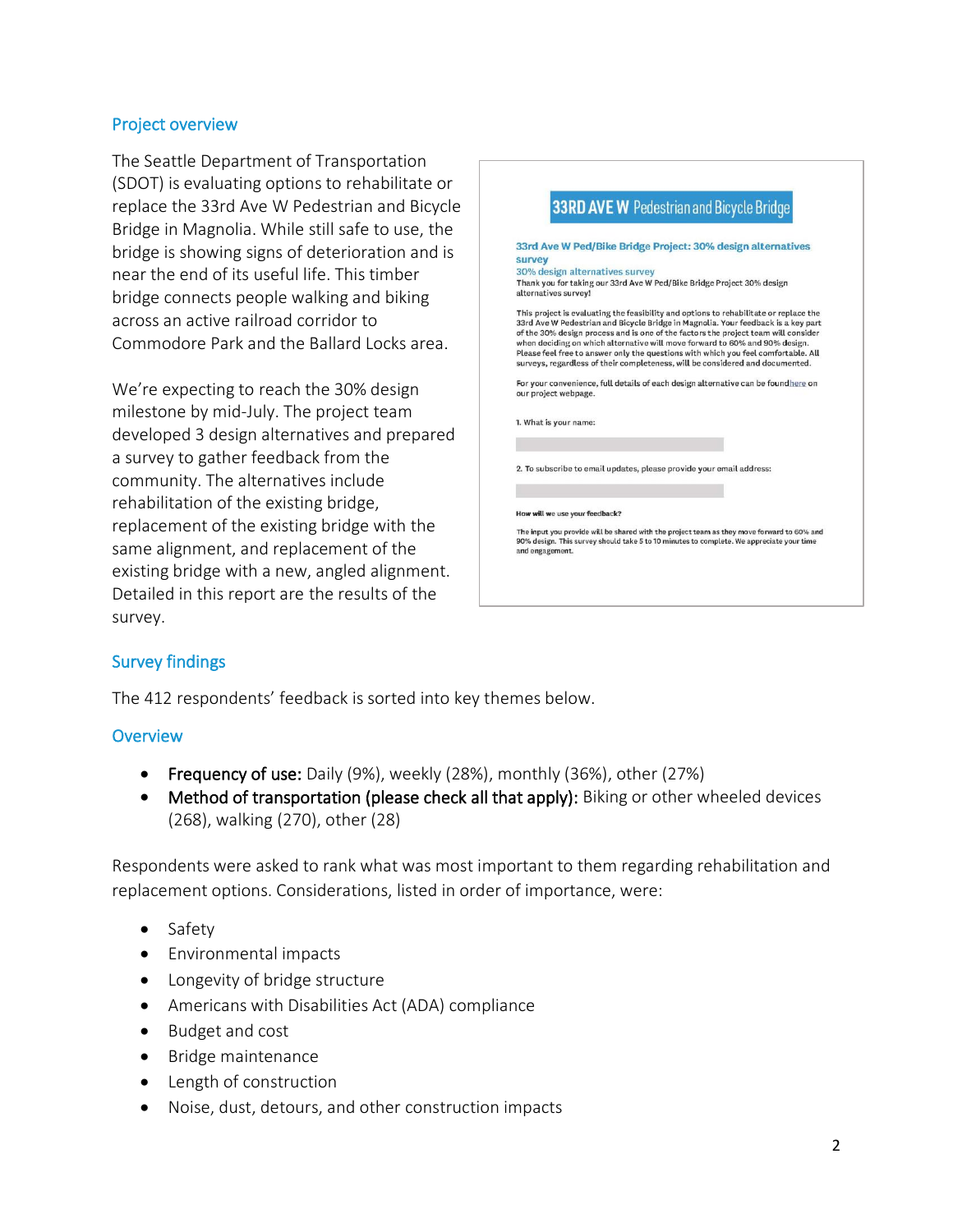We also asked people to rank the bridge alternatives from 1-3, with 1 being the most preferred and 3 being the least preferred. *Alternative 2: Replacement of existing bridge – same alignment* was the most preferred choice.

# Bridge use

More than a third (36%) of the respondents use the bridge monthly, 28% of the respondents use the bridge weekly, and only 9% reported that they use the bridge daily. Some of the 27% of respondents that selected "Other" indicated that they use the bridge rarely, seasonally, or that they have transitioned to remote work due to the COVID-19 pandemic and no longer commute.

More than half of the respondents said that they bike or use other wheeled devices on the bridge and/or walk across the bridge. There were 28 respondents who said that they use another method of transportation on the bridge (e.g., running or jogging).



# When you use the bridge, how are you getting around? Please check all that apply.

## Bridge design alternatives and future construction considerations

Bridge user safety was ranked as the most important consideration for bridge rehabilitation or replacement. Environmental impacts were ranked as the second most important consideration, and longevity of bridge structure was ranked as the third most important consideration.

## Bridge alternatives

*Alternative 2: Replacement of existing bridge – same alignment* was the preferred choice (rank 1) of 39% of respondents (161). Close behind was *Alternative 3: Replacement of the existing bridge*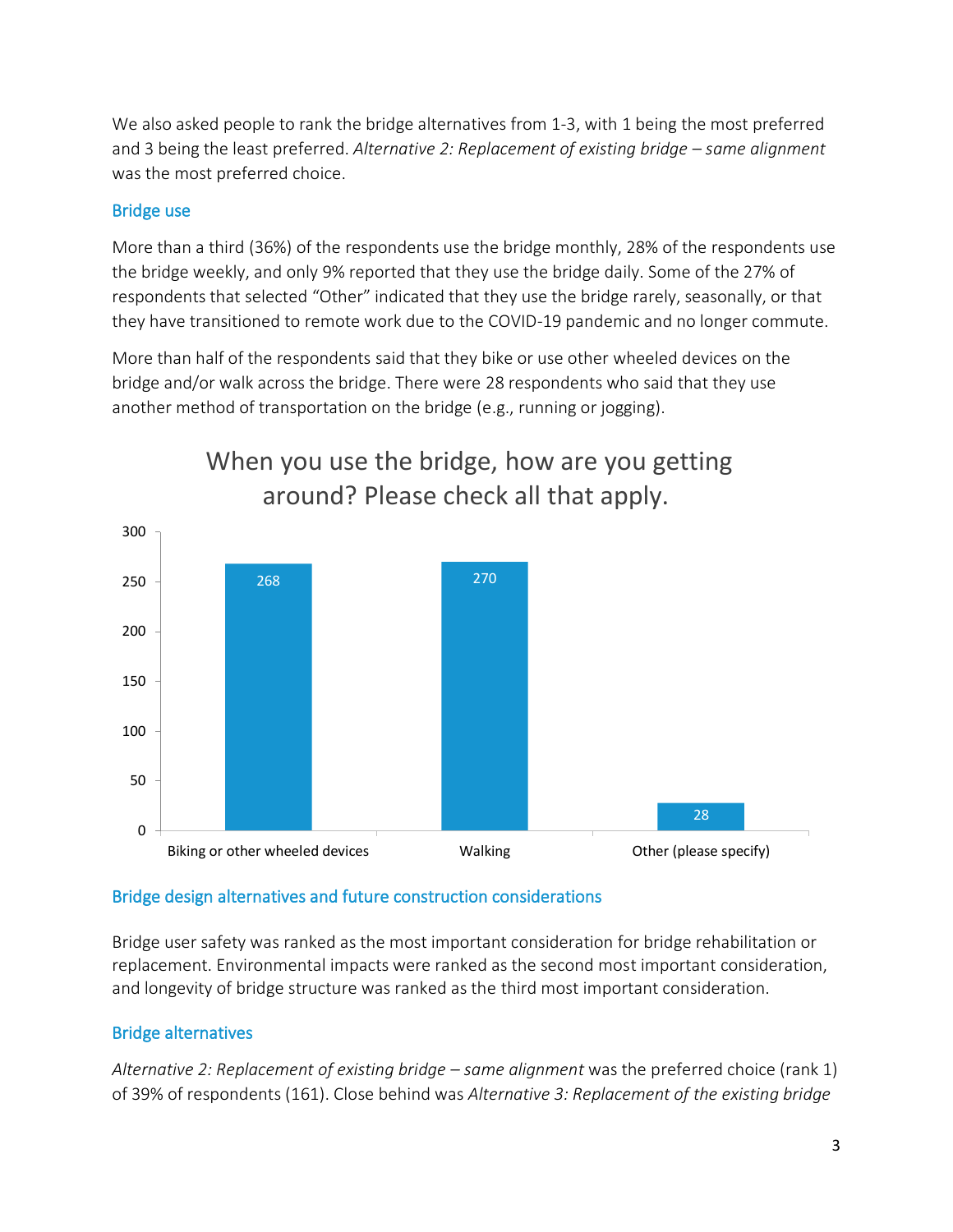*– angled alignment*, preferred by 35% of respondents (146). Lastly, only 26% of respondents (105) selected *Alternative 1: Rehabilitation of existing bridge* as their most preferred choice.



Most preferred alternative (rank 1)

Alternative 2 was also the most popular second choice, with 195 votes (47%). 141 respondents (34%) selected Alternative 1 as their second choice, while only 76 respondents (18%) selected Alternative 3 as their second choice.

Alternatives 1 and 3 were by far the most common least preferred choice. Only 56 respondents (14%) indicated that Alternative 2 was their least preferred choice.

Ranked first or second by most respondents, *Alternative 2: Replacement of existing bridge – same alignment* is the most preferred alternative.

Respondents noted the following reasons for preferring Alternative 2:

- Increased bridge width
- Longevity of bridge structure
- Lower long-term maintenance costs
- Simplicity of design
- Increased safety
- Aesthetics

Respondents noted the following reasons for preferring Alternative 3:

- ADA compliance
- Increased safety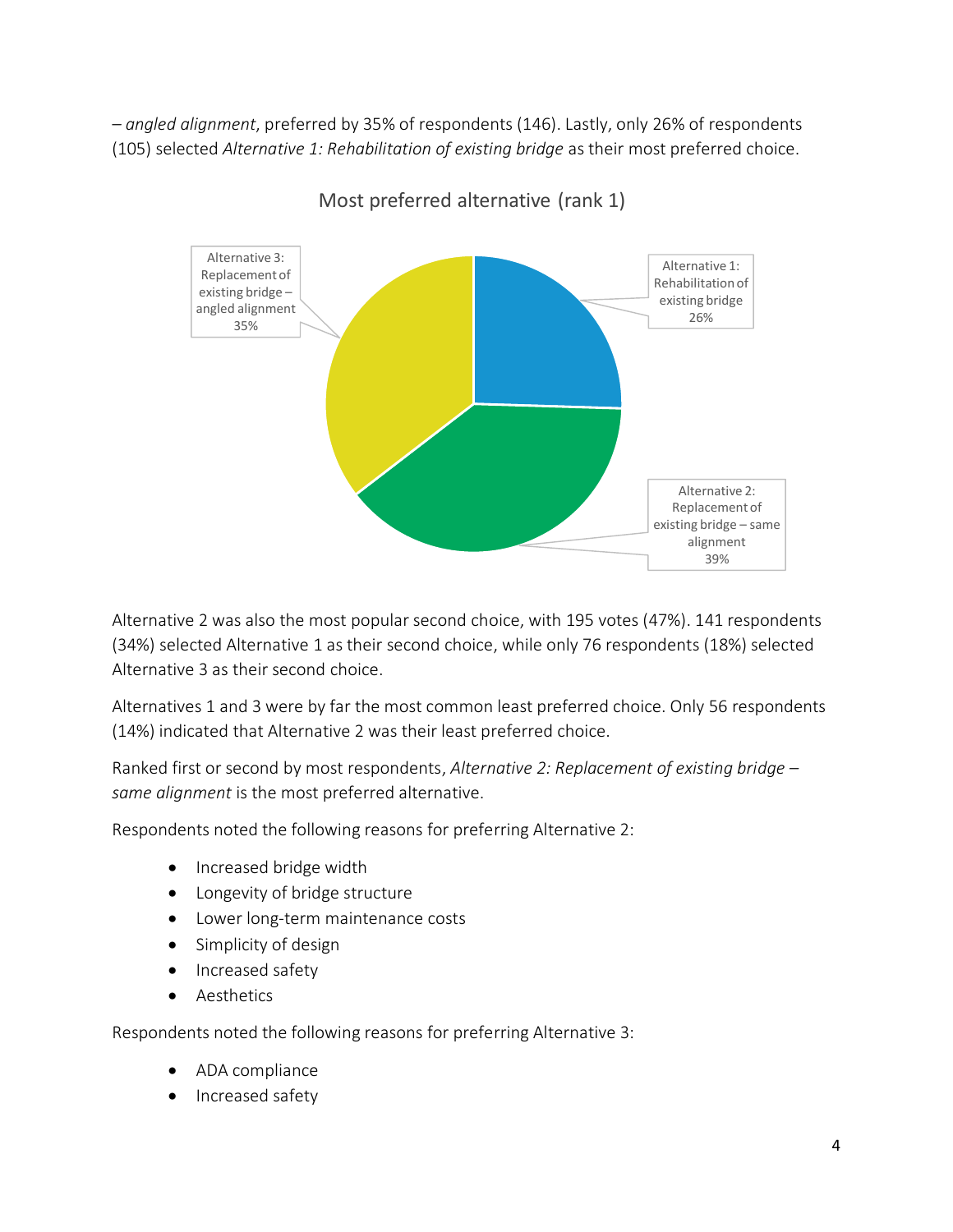- Increased accessibility
- Increased bridge width
- Shorter length of construction (for replacement)
- Lower long-term costs

Respondents noted the following reasons for preferring Alternative 1:

- Lower upfront cost
- Shorter length of construction
- Fewer impacts and disruptions to the community

Respondents shared:

- *"[Alternative 2] is the best blend of cost, safety, and disability access."*
- *"[Alternative 2] has a lower long-term cost, wider bridge, [and] involves less construction."*
- *"[I prefer alternative 3] because I think it's important to make [the bridge] ADA compliant. I also think it's important to put it within the city right-of-way."*
- *"[With alternative 1], it would be low cost [to] maintain the structure of the bridge."*
- *"[Alternative 2] is the best compromise between low cost and high-cost options."*

# Other design considerations

A couple of respondents indicated that they would like improved wayfinding and lighting to be considered. Others requested that ADA accessibility and other equity factors be considered in the decision-making.

Respondents shared:

- *"Lighting and better wayfinding would be good."*
- *"Making [the bridge] accessible for ADA is the choice you should make for equity... as well as complying with the ADA."*
- *"Please prioritize equity in your decision-making."*

# **Demographics**

We asked the survey respondents to answer several questions about their demographics. All of the questions in the survey were optional.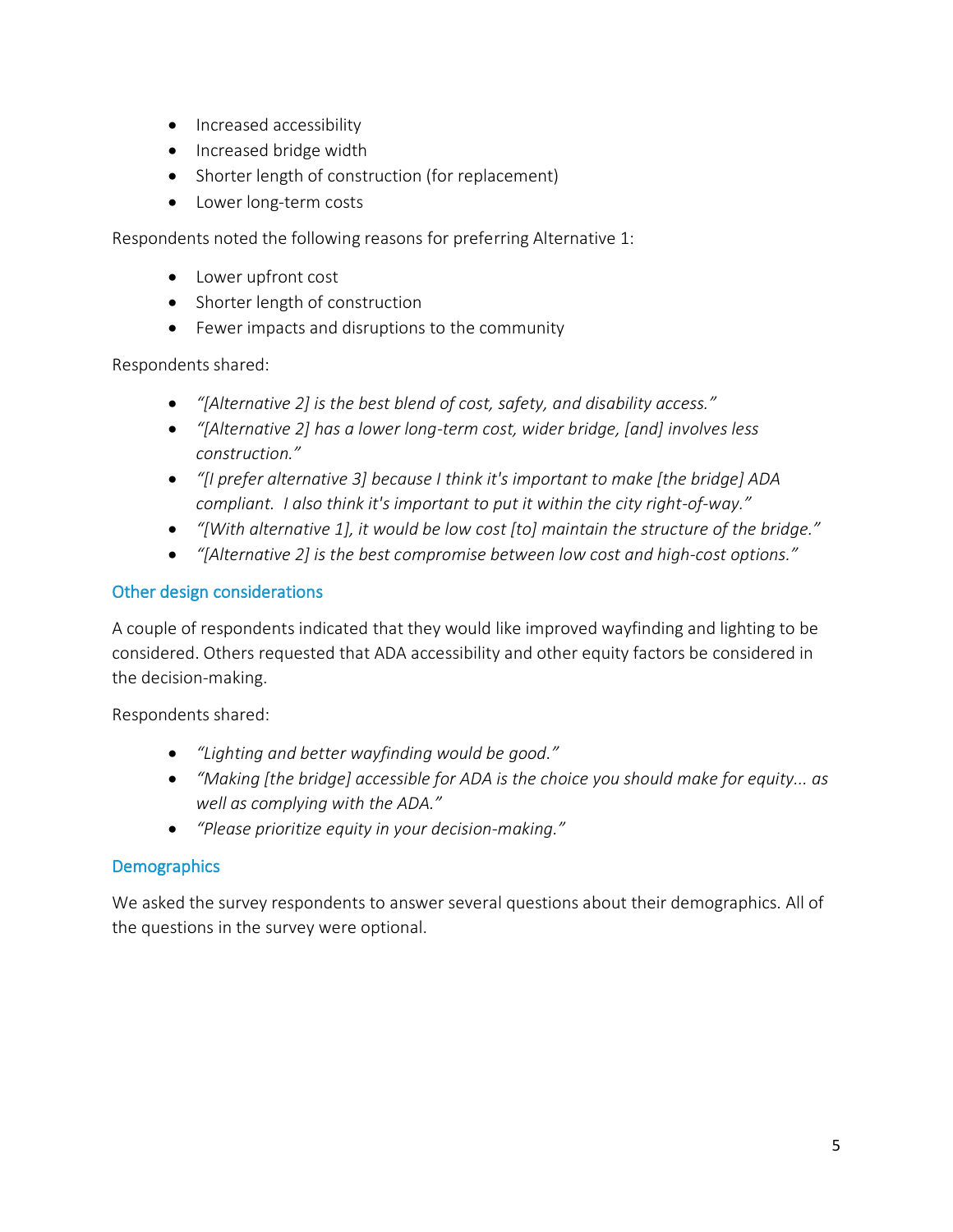## Age

The majority of respondents are between the ages of 25 and 54 (279, 70%). 26% are over 55 and only 2% are 24 and younger.



#### **Ethnicity**

Most of the respondents identified as White or Caucasian (306, 77%). 21 respondents selected Asian or Pacific Islander as their ethnicity (5%). 16 respondents selected "Two or more ethnicities" (4%). 49 respondents indicated that they'd rather not say.



What ethnicity do you identify as? Please check all that apply.